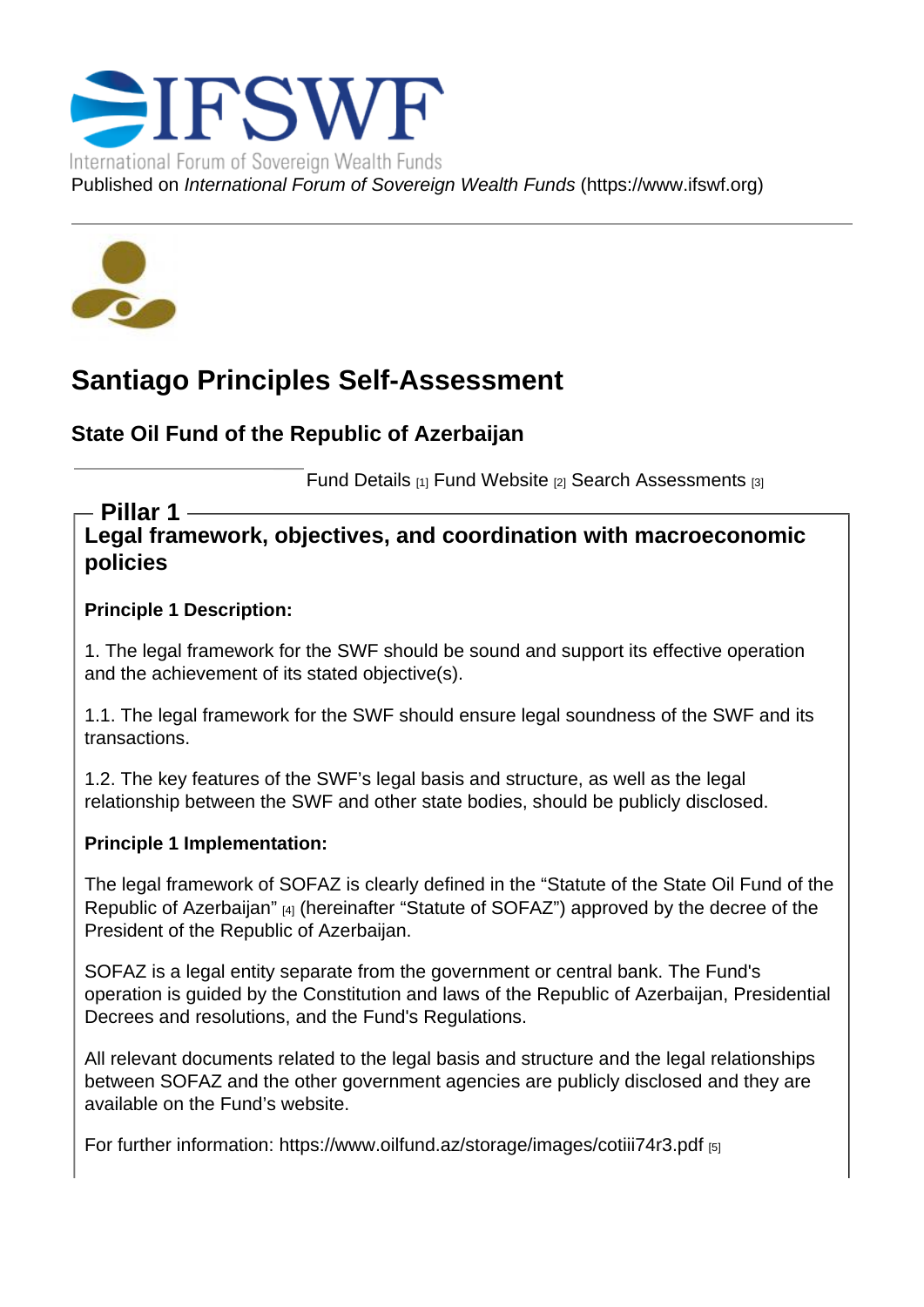Principle 2 Description:

The policy purpose of the SWF should be clearly defined and publicly disclosed.

Principle 2 Implementation:

SOFAZ was established for the purpose of accumulation and management of the revenues generated from the implementation of oil and gas agreements.

SOFAZ's primary objectives  $_{[6]}$  are to help maintain macroeconomic stability in the country (neutralise the negative impact of the currency inflows) and to generate wealth for present and future generations.

[Above discussed the purpos](http://www.oilfund.az/en/content/3)e of establishment, as well as the primary objectives, are publicly disclosed on the Funds website.

For further information:

https://www.oilfund.az/storage/images/rt3csc0jvm.pdf [7]

https://www.oilfund.az/en/fund/about/mission [8]

[Principle 3 Description:](https://www.oilfund.az/en/fund/about/mission) 

3. Where the SWF's activities have significant direct domestic macroeconomic implications, those activities should be closely coordinated with the domestic fiscal and monetary authorities, so as to ensure consistency with the overall macroeconomic policies.

Principle 3 Implementation:

According to its bylaws, SOFAZ is not permitted to invest domestically. Expenditures of SOFAZ constitute part of the consolidated state budget approved by the Parliament. According to Budget System Law the consolidated state budget is being prepared in close consultation with all relevant government entities (Ministry of Finance, Ministry of Economy, etc.) and involvement of SOFAZ.

For further information:

https://www.oilfund.az/storage/images/cotiii74r3.pdf [5]

https://www.oilfund.az/storage/images/vvfbtvgrpz.pdf [9]

[https://www.oilfund.az/storage/uploads/emcjtf8wiz.p](https://www.oilfund.az/storage/images/cotiii74r3.pdf)df [10]

[Principle 4 Description:](https://www.oilfund.az/storage/uploads/emcjtf8wiz.pdf)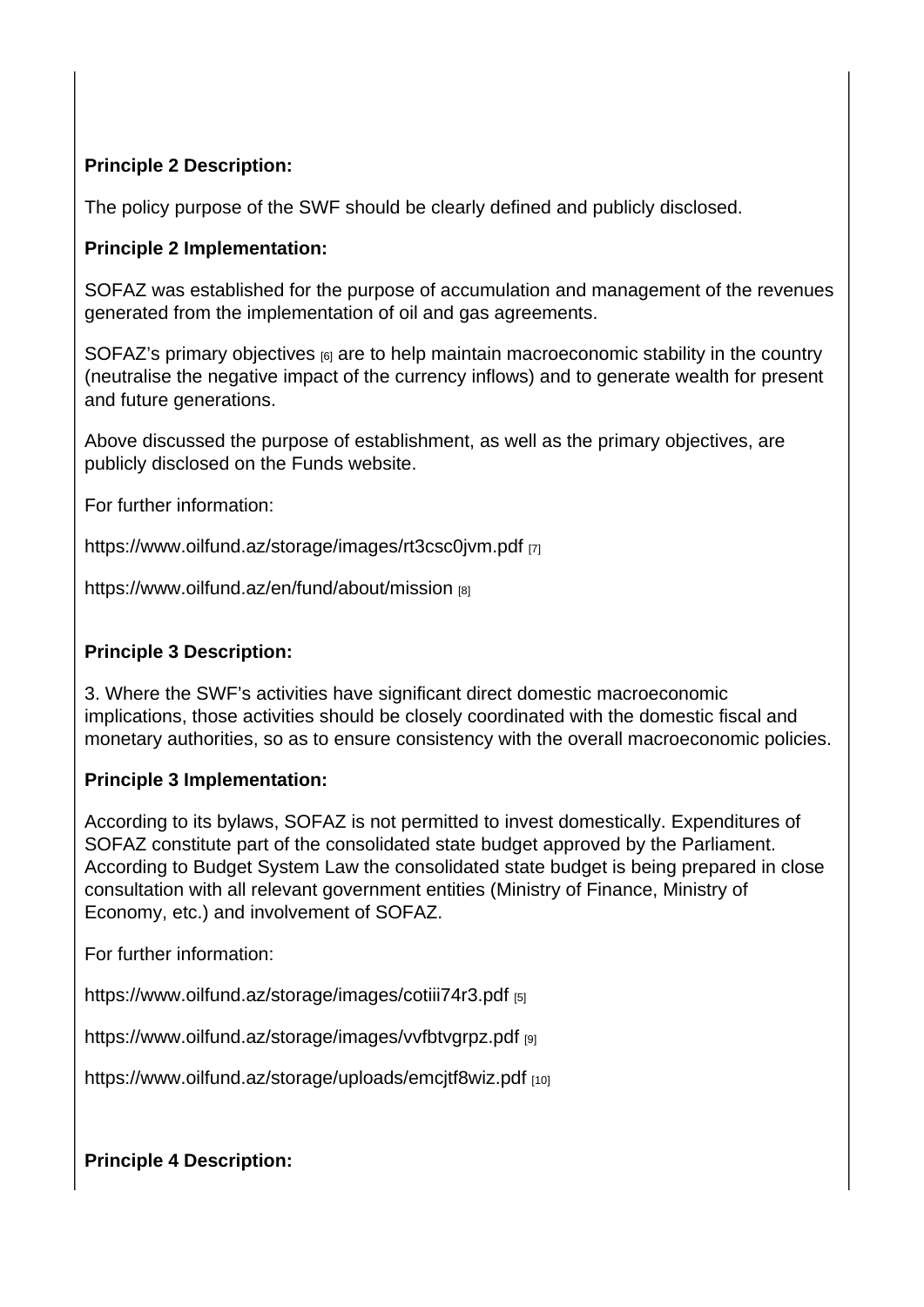4. There should be clear and publicly disclosed policies, rules, procedures, or arrangements in relation to the SWF's general approach to funding, withdrawal, and spending operations.

4.1. The source of SWF funding should be publicly disclosed.

4.2. The general approach to withdrawals from the SWF and spending on behalf of the government should be publicly disclosed.

Principle 4 Implementation:

SOFAZ's Funding and Withdrawal rules are clearly defined by the "Statute of SOFAZ" and "Rules on the preparation and execution of the annual program of revenues and expenditures (budget) of the State Oil Fund of the Republic of Azerbaijan" (hereinafter "Rules on the budget of SOFAZ") which are publicly disclosed on the Fund's website.

For further information:

https://www.oilfund.az/storage/images/cotiii74r3.pdf [5]

https://www.oilfund.az/storage/images/vvfbtvgrpz.pdf [9]

[https://www.oilfund.az/storage/uploads/emcjtf8wiz.p](https://www.oilfund.az/storage/images/cotiii74r3.pdf)df [10]

[Principle 5 Description:](https://www.oilfund.az/storage/uploads/emcjtf8wiz.pdf) 

5. The relevant statistical data pertaining to the SWF should be reported on a timely basis to the owner, or as otherwise required, for inclusion where appropriate in macroeconomic data sets.

Principle 5 Implementation:

SOFAZ submits monthly statistical reports to the President and Ministry of Finance, as well as quarterly and yearly reports to the State Statistical Committee. SOFAZ also reports on its revenues and expenditures to the Parliamentary Chamber of Accounts and on other relevant information to the Ministry of Taxes, State Social Protection Fund and other relevant government agencies. Additionally, SOFAZ regularly provides the relevant information on its activities to the World Bank and International Monetary Fund.

All the relevant statistical data pertaining to the fund is publicly disclosed on the Fund's website (audited annual reports, quarterly statements, etc.).

For further information:

https://www.oilfund.az/storage/images/cotiii74r3.pdf [5]

https://www.oilfund.az/storage/images/vvfbtvgrpz.pdf [9]

[https://www.oilfund.az/storage/uploads/emcjtf8wiz.p](https://www.oilfund.az/storage/images/cotiii74r3.pdf)df [10]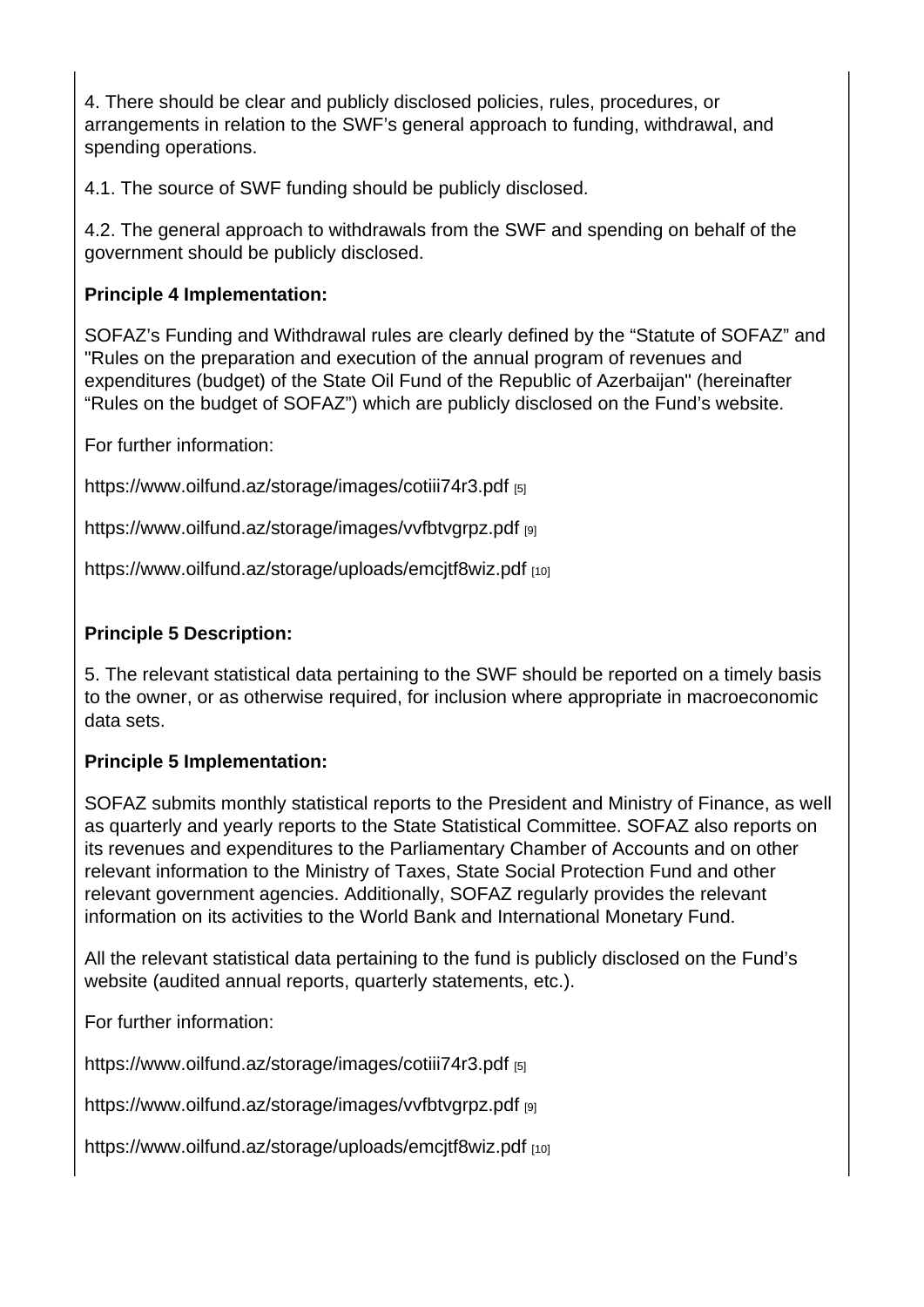## Institutional Framework and Governance Structure [Pillar 2](https://oilfund.az/storage/uploads/emcjtf8wiz.pdf)

Principle 6 Description:

6. The governance framework for the SWF should be sound and establish a clear and effective division of roles and responsibilities in order to facilitate accountability and operational independence in the management of the SWF to pursue its objectives.

Principle 6 Implementation:

SOFAZ has a three-tier governance structure, with the President of the country being a supreme governing and reporting authority for the Fund.

SOFAZ's activities are overseen by a Supervisory Board which is headed by the Prime Minister and consists of the Vice-Speaker of Parliament, Minister of Finance, Minister of Economy, Governor of the Central Bank and the Economic Advisor to the President.

The operational management of SOFAZ is vested in the Executive Director. The relevant duties and responsibilities of the President of the country, Supervisory Board and Executive Director are clearly defined in the "Statute of SOFAZ".

For further information: https://www.oilfund.az/storage/images/cotiii74r3.pdf [5]

Principle 7 Description:

7. The owner should set the objectives of the SWF, appoint the members of its governing body(ies) in accordance with clearly defined procedures, and exercise oversight over the SWF's operations.

Principle 7 Implementation:

The objectives of SOFAZ are clearly defined in "Statute of SOFAZ" approved by the President of the Republic of Azerbaijan.

Please see also the response on GAPP 5 and 6.

For further information: https://www.oilfund.az/storage/images/cotiii74r3.pdf [12]

Principle 8 Description:

8. The governing body(ies) should act in the best interests of the SWF, and have a clear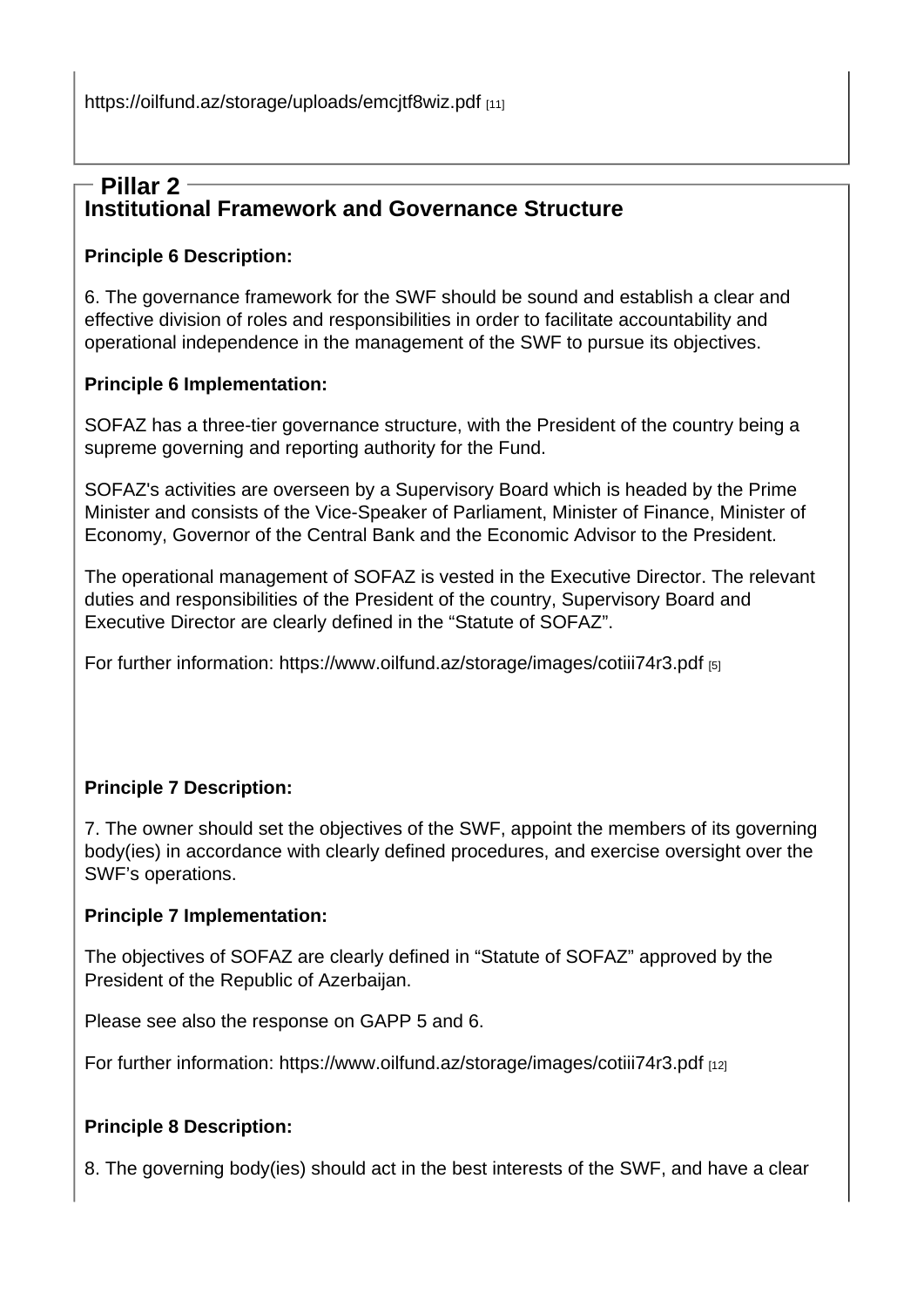mandate and adequate authority and competency to carry out its functions.

Principle 8 Implementation:

The Supervisory Board of the Fund, which is headed by the Prime Minister and consists of the Minister of Finance, Governor of the Central Bank, Minister of Economy, Vice-Speaker of Parliament and the Economic Advisor to the President, have a clear mandate and adequate authority and competency to fulfil its functions. All roles and responsibilities of the Supervisory Board are clearly defined in the relevant legislation.

For further information:

https://www.oilfund.az/storage/images/cotiii74r3.pdf [5]

https://oilfund.az/en/fund/management/supervisory [13]

[Principle 9 Description:](https://oilfund.az/en/fund/management/supervisory) 

9. The operational management of the SWF should implement the SWF's strategies in an independent manner and in accordance with clearly defined responsibilities.

Principle 9 Implementation:

"Statute of SOFAZ", "Rules on the management of foreign currency assets of the State Oil Fund of the Republic of Azerbaijan" (hereinafter "Investment guidelines") and "Rules on the budget of SOFAZ" clearly define the role and responsibilities of the Executive Director.

In accordance with these roles and responsibilities, the Executive Director has independence in operational management.

For further information:

https://www.oilfund.az/storage/images/cotiii74r3.pdf [5]

https://www.oilfund.az/storage/images/daafr06kpe.pdf [14]

[https://www.oilfund.az/storage/images/vvfbtvgrpz.pd](https://www.oilfund.az/storage/images/cotiii74r3.pdf)f [9]

Principle 10 Description:

10. The accountability framework for the SWF's operations should be clearly defined in the relevant legislation, charter, other constitutive documents, or management agreement.

Principle 10 Implementation:

Accountability framework of SOFAZ is clearly defined in the "Statute of SOFAZ", "Investment guidelines", "Rules on the budget of SOFAZ" and Budget System Law all of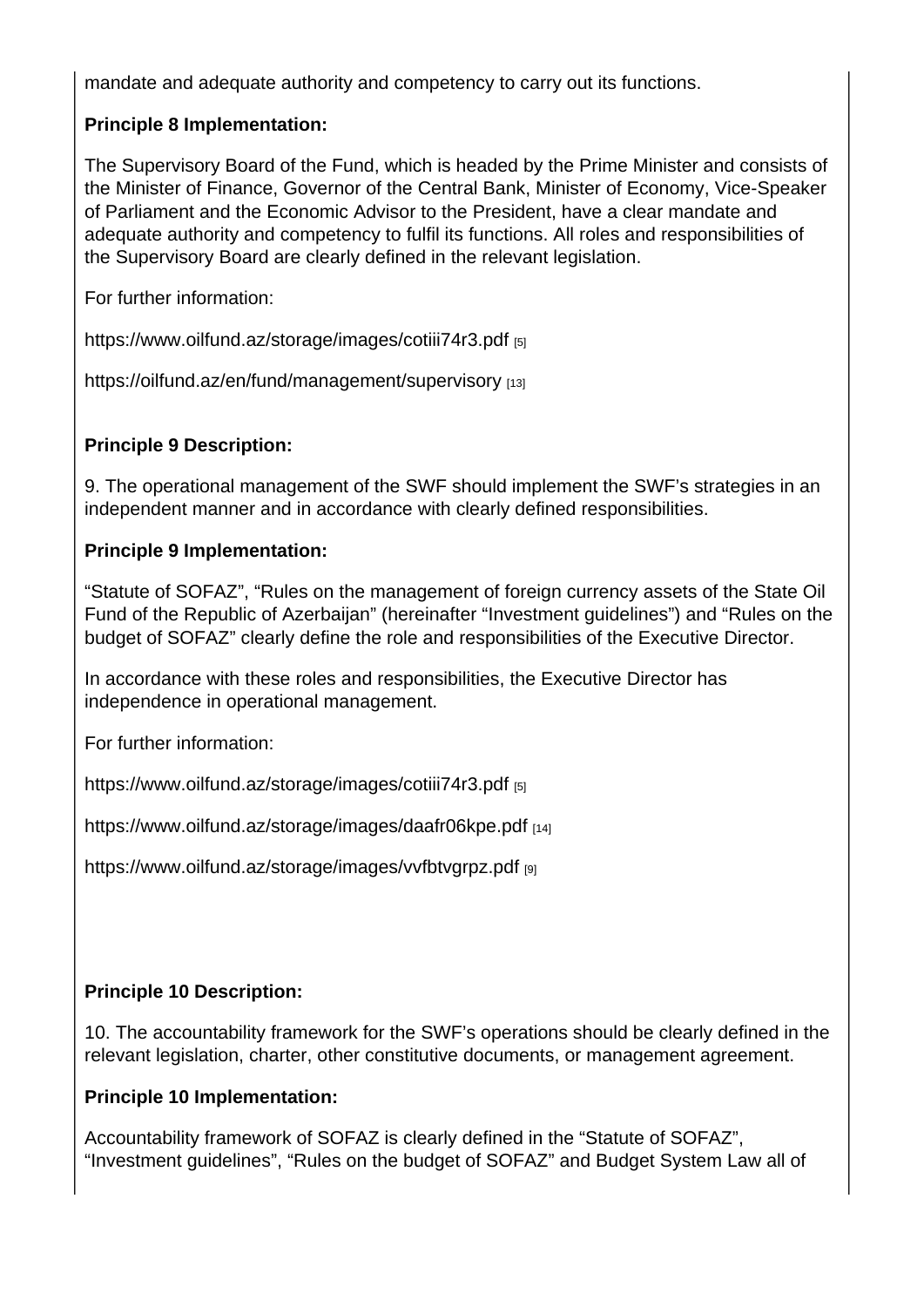which are available on the Fund's website. Fund produces and publicly discloses audited annual reports and quarterly reports. Information about Fund's activities is also disseminated through regular press conferences and published on the Fund's website.

See also response on GAPP 5.

For further information:

https://www.oilfund.az/storage/images/cotiii74r3.pdf [5]

https://www.oilfund.az/storage/images/daafr06kpe.pdf [14]

[https://www.oilfund.az/storage/images/vvfbtvgrpz.pd](https://www.oilfund.az/storage/images/cotiii74r3.pdf)f [9]

[https://www.oilfund.az/storage/uploads/emcjtf8wiz.pdf](https://www.oilfund.az/storage/images/daafr06kpe.pdf) [10]

[Principle 11 Description:](https://www.oilfund.az/storage/uploads/emcjtf8wiz.pdf) 

11. An annual report and accompanying financial statements on the SWF's operations and performance should be prepared in a timely fashion and in accordance with recognized international or national accounting standards in a consistent manner.

Principle 11 Implementation:

Since the start of its operations, SOFAZ has prepared annual reports and accompanying financial statements.

All financial statements are prepared in accordance with International Financial Reporting Standards ("IFRS").

All annual reports and accompanying financial statements are published on the Fund's website.

For further information:

https://www.oilfund.az/storage/images/cotiii74r3.pdf [5]

https://www.oilfund.az/en/report-and-statistics/report-archive [15]

[Principle 12 Description:](https://www.oilfund.az/storage/images/cotiii74r3.pdf) 

[12. The SWF's operations and financial statements should b](https://www.oilfund.az/en/report-and-statistics/report-archive)e audited annually in accordance with recognized international or national auditing standards in a consistent manner.

Principle 12 Implementation:

Since the start of its operations, SOFAZ has been audited by reputable international audit firms. In line with the Public Procurement Law, the Fund conducts open market tender processes to select its auditor. Price Waterhouse Coopers has been appointed to audit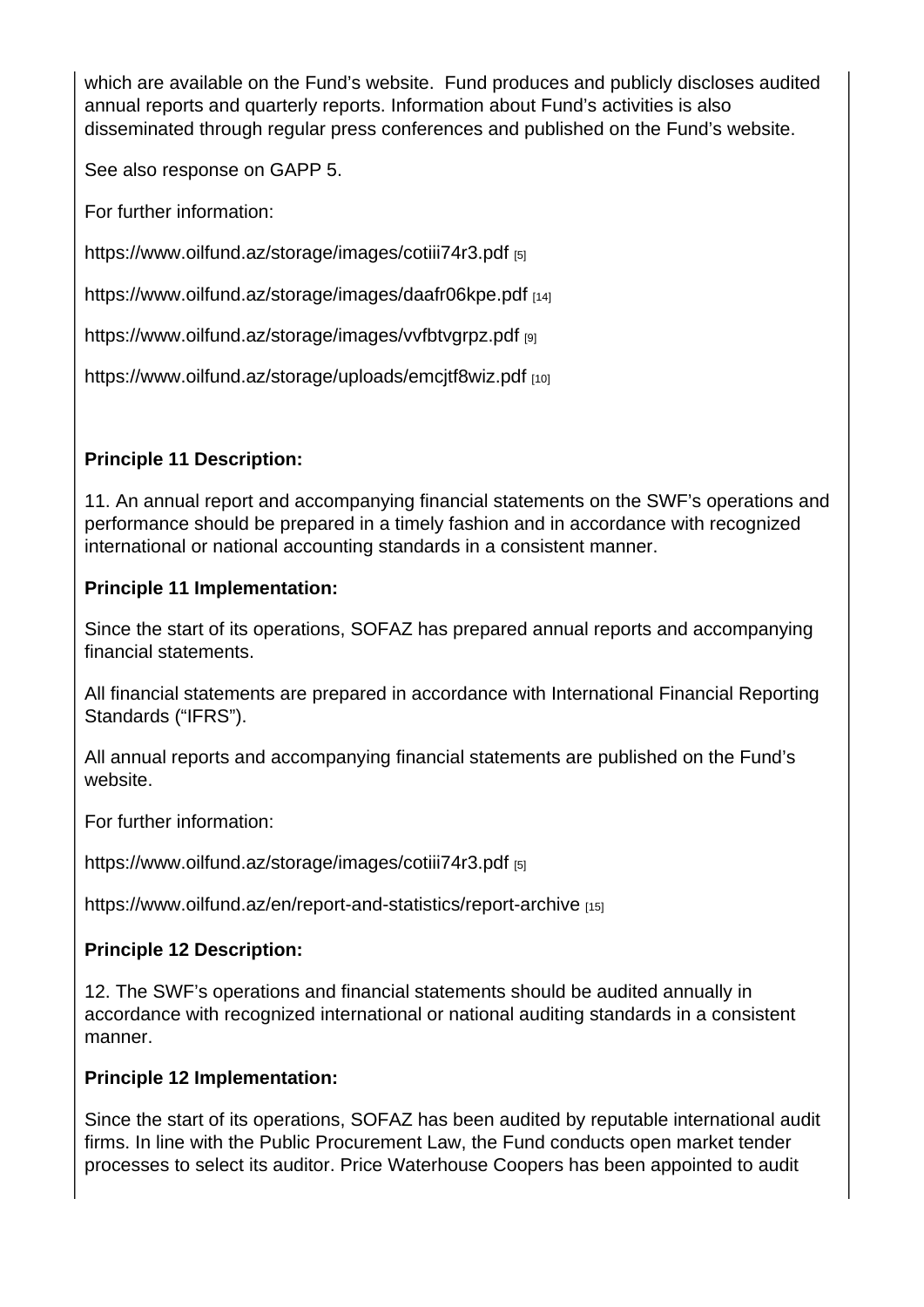SOFAZ financial statements for years 2016-2018.

All annual reports and accompanying financial statements are available on the SOFAZ's website.

SOFAZ also has an Internal Audit department that prepares periodic internal audit reports.

For further information:

https://www.oilfund.az/storage/images/cotiii74r3.pdf [5]

https://www.oilfund.az/en/report-and-statistics/report-archive [15]

[http://www.e-qanun.az/framework/1029](https://www.oilfund.az/storage/images/cotiii74r3.pdf) [16]

[Principle 13 Description:](http://www.e-qanun.az/framework/1029) 

13. Professional and ethical standards should be clearly defined and made known to the members of the SWF's governing body(ies), management, and staff.

Principle 13 Implementation:

Professional and ethical standards are clearly defined in the "Investment Guidelines [17]".

Management and staff of the Fund have to comply with ethical norms and rules of the International Financial Markets Association (ACI, Paris) and "[Rules of Ethical Condu](http://www.oilfund.az/en/content/25/155)ct for the Employees of SOFAZ".

For further information:

https://www.oilfund.az/storage/images/daafr06kpe.pdf [14]

https://oilfund.az/en/fund/management/behavior-rules [18] [Principle 14 Description:](https://www.oilfund.az/storage/images/daafr06kpe.pdf) 

[14. Dealing with third parties for the purpose of the SW](https://oilfund.az/en/fund/management/behavior-rules)F's operational management should be based on economic and financial grounds, and follow clear rules and procedures.

Principle 14 Implementation:

Fund's activities related to third parties are based on economic and financial grounds. Fund's "Investment Guidelines [17]" and "Investment Policy" regulate SOFAZ's dealing with third parties.

All aspe[cts of dealing with exte](http://www.oilfund.az/en/content/25/155)rnal managers are clearly defined in relevant documentation about SOFAZ's activity. Appointment of external managers is carried out in compliance with the current legislation of Azerbaijan Republic on "State Procurement". External managers are selected on the basis of the criteria, such as credit rating of manager, assets under management, experience in the asset management industry, proposed rate of return and risk, proposed fees schedule etc. Compliance of the external managers' investments to their mandate is monitored daily. Performance of external managers' portfolios is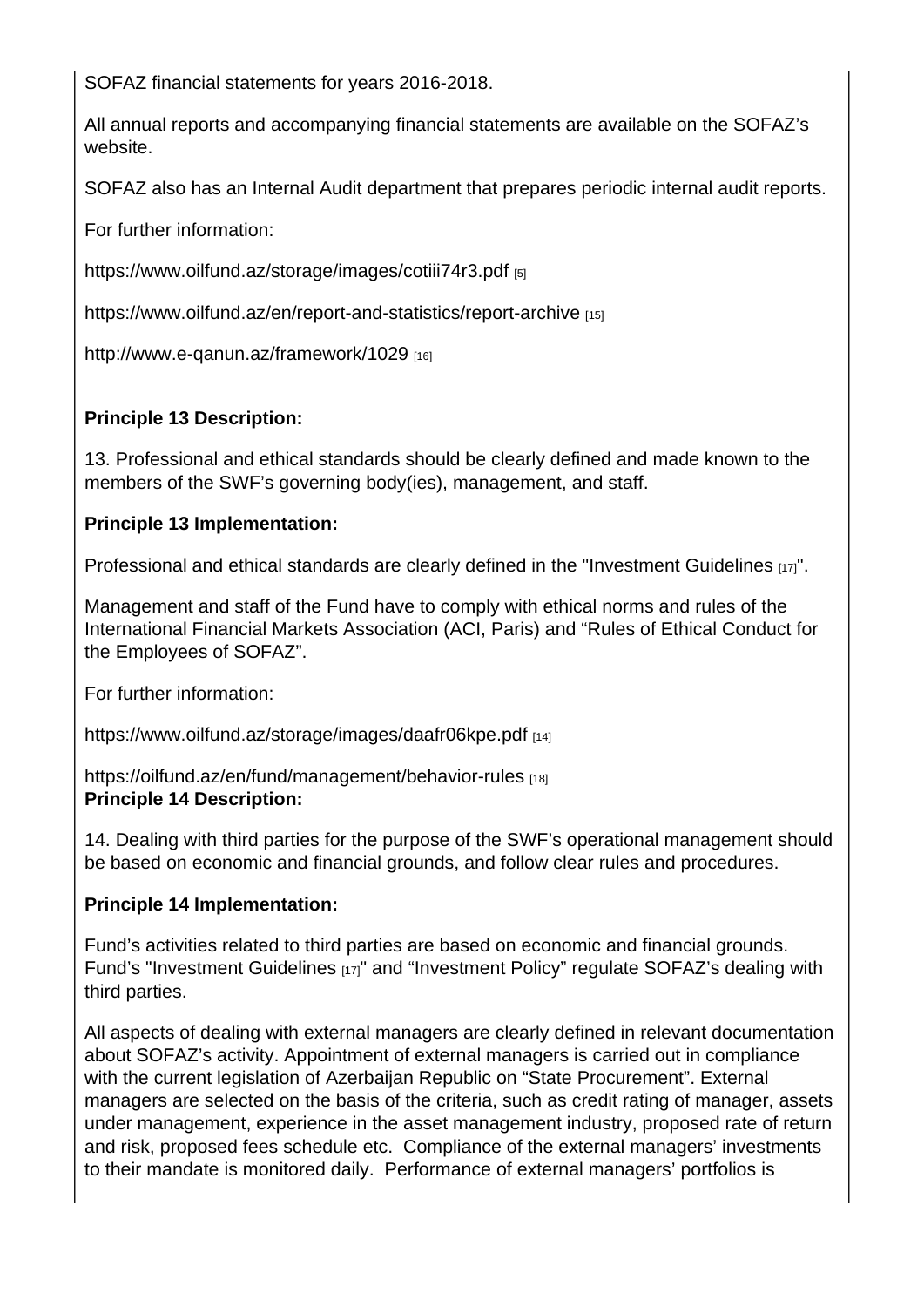monitored monthly.

For further information:

https://www.oilfund.az/storage/images/daafr06kpe.pdf [14]

https://www.oilfund.az/storage/images/6c92ernmvg.pdf [19]

[Principle 15 Description:](https://www.oilfund.az/storage/images/daafr06kpe.pdf) 

[15. SWF operations and activities in host countries sho](https://www.oilfund.az/storage/images/6c92ernmvq.pdf)uld be conducted in compliance with all applicable regulatory and disclosure requirements of the countries in which they operate.

Principle 15 Implementation:

SOFAZ conducts its operations and activities in host countries in compliance with all applicable regulatory and disclosure requirements of those host countries.

Principle 16 Description:

16. The governance framework and objectives, as well as the manner in which the SWF's management is operationally independent from the owner, should be publicly disclosed.

Principle 16 Implementation:

SOFAZ's governance framework, objectives and operational independence are clearly defined in the relevant legislation.

For further information:

https://www.oilfund.az/storage/images/cotiii74r3.pdf [5]

[Principle 17 Description:](https://www.oilfund.az/storage/images/cotiii74r3.pdf) 

17. Relevant financial information regarding the SWF should be publicly disclosed to demonstrate its economic and financial orientation, so as to contribute to stability in international financial markets and enhance trust in recipient countries.

Principle 17 Implementation:

Audited financial statements are published in the Fund's annual report, which is publicly available. Quarterly reports and all other relevant financial information about SOFAZ's activities are published on the website. Disclosed financial information includes AUM, asset allocation, benchmark, annual rates of return, etc.

For further information:

https://www.oilfund.az/en/report-and-statistics/report-archive [15]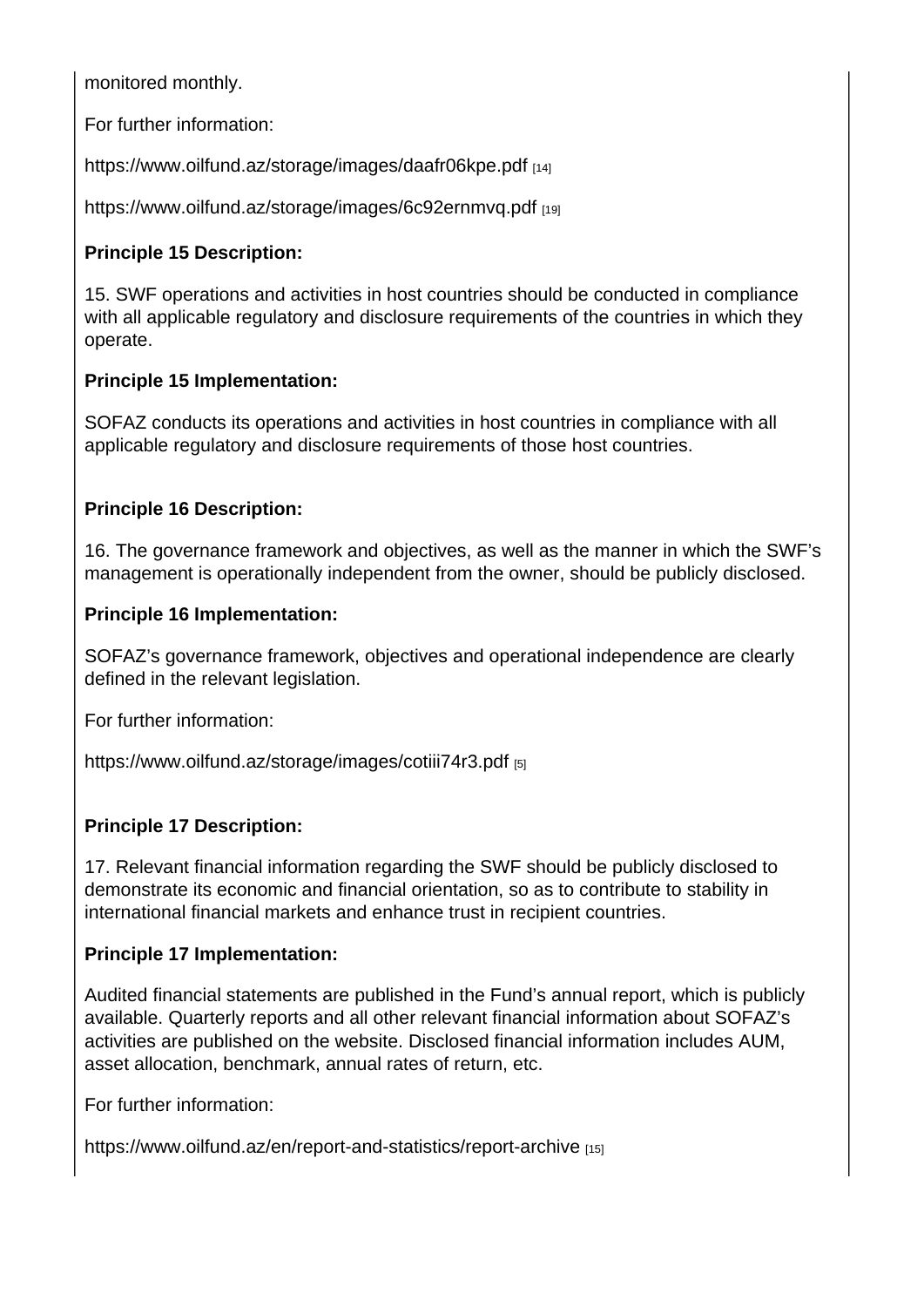https://www.oilfund.az/en/investments/quarterly-investment-results [20]

## Investment and Risk Management Framework [Pillar 3](https://www.oilfund.az/en/investments/quarterly-investment-results)

Principle 18 Description:

18. The SWF's investment policy should be clear and consistent with its defined objectives, risk tolerance, and investment strategy, as set by the owner or the governing body(ies), and be based on sound portfolio management principles.

18.1. The investment policy should guide the SWF's financial risk exposures and the possible use of leverage.

18.2. The investment policy should address the extent to which internal and/or external investment managers are used, the range of their activities and authority, and the process by which they are selected and their performance monitored.

18.3. A description of the investment policy of the SWF should be publicly disclosed.

Principle 18 Implementation:

"Investment Guidelines" and "Investment Policy" set up SOFAZ's asset management framework and ensure the transparency in its investment decisions. Among the others, they define strategic asset allocation, currency composition, benchmarks, risk limits, minimum requirements for the Fund's external managers and limitations on the investment directions, as well as the credit quality limits for Fund's counterparties (custodian banks, correspondent banks, etc.).

Derivatives (i.e. swaps, forwards, futures, etc.) may only be used for hedging or optimizing the currency composition and asset allocation of the Investment Portfolio.

For policies and procedures related to the Fund's external managers please see our response on GAPP 14.

Fund's "Investment guidelines" and "Investment Policy" are available on its website.

For further information:

https://www.oilfund.az/storage/images/daafr06kpe.pdf [14]

https://www.oilfund.az/storage/images/6c92ernmvq.pdf [19]

[Principle 19 Description:](https://www.oilfund.az/storage/images/6c92ernmvq.pdf)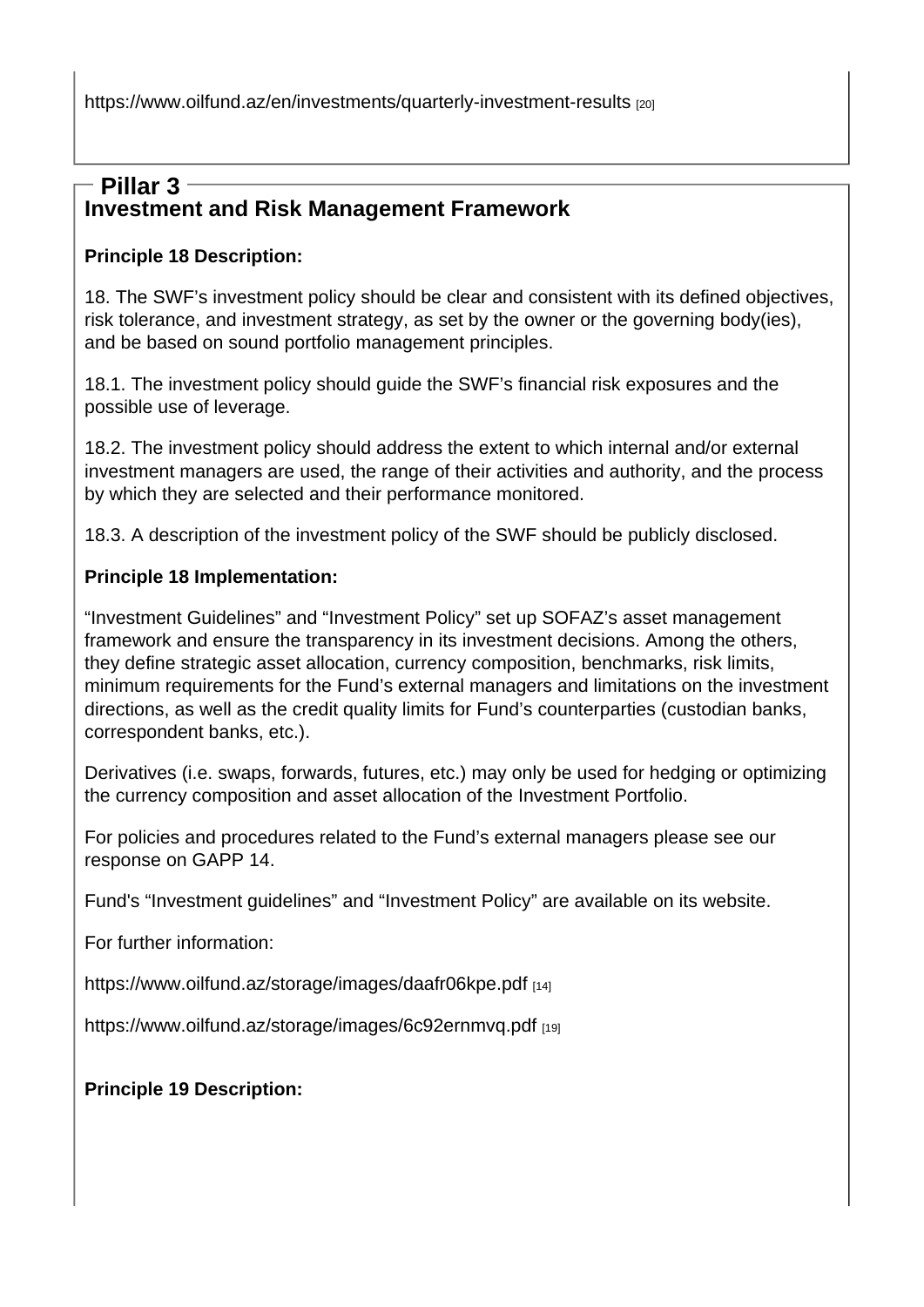19. The SWF's investment decisions should aim to maximize risk-adjusted financial returns in a manner consistent with its investment policy, and based on economic and financial grounds.

19.1. If investment decisions are subject to other than economic and financial considerations, these should be clearly set out in the investment policy and be publicly disclosed.

19.2. The management of an SWF's assets should be consistent with what is generally accepted as sound asset management principles.

Principle 19 Implementation:

According to its "Investment Policy", Fund's investment decisions should aim at maximizing the risk-adjusted returns. The fund's all investment decisions are made purely on an economic and financial basis according to the sound asset management principles.

See also response on GAPP 18.

For further information:

https://www.oilfund.az/storage/images/6c92ernmvq.pdf [19]

[Principle 20 Description:](https://www.oilfund.az/storage/images/6c92ernmvq.pdf) 

20. The SWF should not seek or take advantage of privileged information or inappropriate influence by the broader government in competing with private entities.

Principle 20 Implementation:

According to its bylaws, SOFAZ is not permitted to invest domestically. In line with the "Investment guidelines", SOFAZ makes investment decisions independently of the government. The institutional and legal framework of SOFAZ has been designed in a way that the Fund cannot seek or take advantage of any privileged information.

For further information:

https://www.oilfund.az/storage/images/daafr06kpe.pdf [14]

https://www.oilfund.az/storage/images/cotiii74r3.pdf [5] [Principle 21 Description:](https://www.oilfund.az/storage/images/daafr06kpe.pdf) 

21. SWFs view shareholder ownership rights as a fundamental element of their equity [investments' value. If an SWF chooses to exercise i](https://www.oilfund.az/storage/images/cotiii74r3.pdf)ts ownership rights, it should do so in a manner that is consistent with its investment policy and protects the financial value of its investments. The SWF should publicly disclose its general approach to voting securities of listed entities, including the key factors guiding its exercise of ownership rights.

Principle 21 Implementation: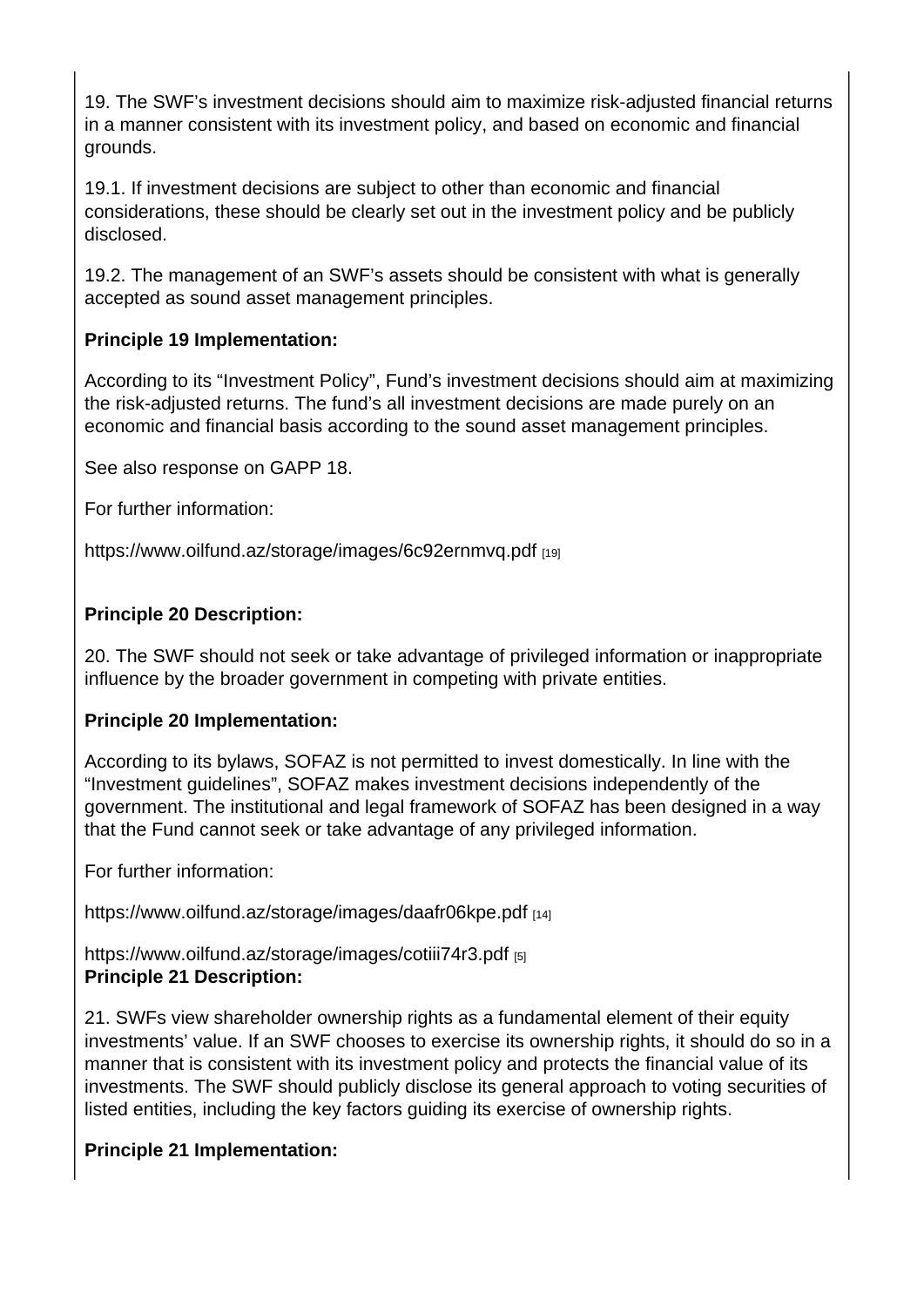SOFAZ started to invest in equities in 2012 and has chosen not to exercise its ownership rights at this stage.

Principle 22 Description:

22. The SWF should have a framework that identifies, assesses, and manages the risks of its operations.

22.1. The risk management framework should include reliable information and timely reporting systems, which should enable the adequate monitoring and management of relevant risks within acceptable parameters and levels, control and incentive mechanisms, codes of conduct, business continuity planning, and an independent audit function.

22.2. The general approach to the SWF's risk management framework should be publicly disclosed.

Principle 22 Implementation:

Identification, assessment and management of the risks of the Fund's operations play a crucial role in the Fund's overall management framework. SOFAZ's risk management system is supported with an appropriate legal framework ("Investment Guidelines", "Investment Policy", etc), a specialized risk unit (Risk Management Department), internal and external audit functions and tools like RiskManager 4 by RiskMetrics and proprietary models.

"Investment Guidelines" and "Investment Policy" set the main principles of risk management framework and clearly define limits on major factors for market, credit, concentration and liquidity risks. Certain pre-trade limits are set based on these factors. Furthermore, these risk factors are monitored on a daily basis via regular risk and performance reports. In addition to the factors set in the "Investment Guidelines" and "Investment Policy", a more in-depth analysis and monitoring of the market risk is performed on a regular basis through interest rate sensitivity analysis (key rate durations, PV01, etc.), risk concentration analysis (duration by groups, VaR by groups, marginal VaR, etc.), tail events (conditional VaR, stress tests) and scenario analyses.

Operational risk is managed in accordance with the Fund's Operational Manual and business continuity planning.

For further information:

https://www.oilfund.az/storage/images/daafr06kpe.pdf [14]

https://www.oilfund.az/storage/images/6c92ernmvq.pdf [19] [Principle 23 Description:](https://www.oilfund.az/storage/images/daafr06kpe.pdf) 

23. The assets and investment performance (absolute and relative to benchmarks, if any) [of the SWF should be measured and reported to the ow](https://www.oilfund.az/storage/images/6c92ernmvq.pdf)ner according to clearly defined principles or standards.

Principle 23 Implementation: